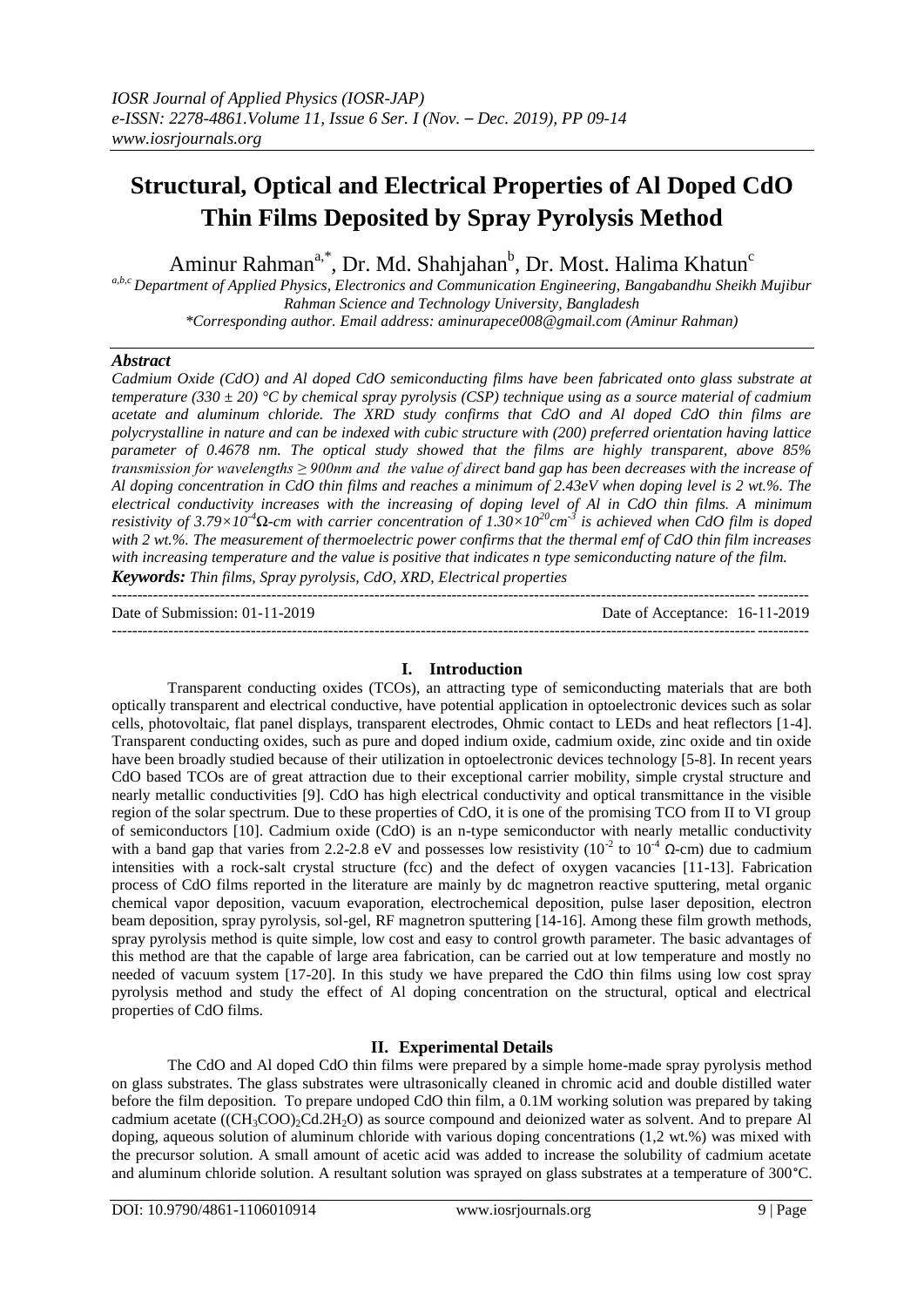The optimized deposition parameters such as solution flow rate (0.5 ml/min), nozzle to substrate distance (22cm), deposition time (5-10 min) and deposition temperature (573K  $\sim$  623K). The pressure of the carrier gas (air) was kept constant at 2.2 BAR/min (32 psi/min). Several sets of CdO films were prepared for each concentration and structural, optical and electrical properties were found to be highly formative and static.

The crystallographic structure of the films was studied by X-ray diffraction (XRD), using a D2 PHASER (BRUKER) X-ray diffractometer with  $C_nK_a$  ( $\lambda$ =1.5418 Å) radiation with voltage 30 kV and tube current 10 mA, for 2θ values in the range of 10° to 70°. The optical transmittance spectrum was recorded by using a double beam UV-vis-NIR spectrometer (SHIMADZU, UV-1601PC) in the wavelength of 300 nm to 1100 nm at room temperature. Electrical properties were steered out using Hall effect measurements setup in van der Pauw's configuration [21]. In this work the gap between the pole pieces was 2 cm. Magnetic field of the order of 9.465 KG was used for the Hall voltage measurement. And the thermoelectric power was measured using Seebeck effect where the temperature of the sample was varied by varying voltage of a small heater from 300 K to 520 K.

## **III. Result and Discussion**

The XRD pattern of CdO and Al doped CdO thin films are shown in Fig. 1. The characteristic peaks were identified by comparing with the JCPDS Card No. 75-0592 [22] and the characteristics planes are identified as  $(1\ 1\ 1)$ ,  $(2\ 0\ 0)$ ,  $(2\ 2\ 0)$ ,  $(3\ 1\ 1)$  for CdO and Al doped CdO films, which confirms that the undoped CdO and Al doped CdO thin films are polycrystalline in nature and can be indexed with cubic structure. The highest intensity peaks of CdO and Al doped CdO films were found in  $(1\ 1\ 1)$  and  $(2\ 0\ 0)$  planes. Therefore, preferred orientation of crystal growth is found in these crystallographic planes. Slight lateral shift in peak position is seen due to the dopant of Al in CdO.



**Fig. 1:** Variation of X-ray diffraction patterns with intensity for CdO and Al doped CdO films

The direction of peak shift for 2% Al doping in CdO is found right to left while for 1% Al doping CdO peak shift is not significant to undoped CdO films. Due to the replacement of  $Cd^{2+}$  ions by  $Al^{3+}$  in CdO lattice this may be happened. The average lattice constant of the undoped CdO was found as  $a = 0.4685$  nm as shown in table 1 which is consistent to the reported value  $a = 0.4694$  nm [23]. The determined lattice constant is little bit smaller than reported value due to the lattice contraction [24] or to the presence of oxygen vacancies. The size of the grown crystallites was estimated by using the Debye-Scherrer's formula [25],

 ………………………………………………..…………….. (1)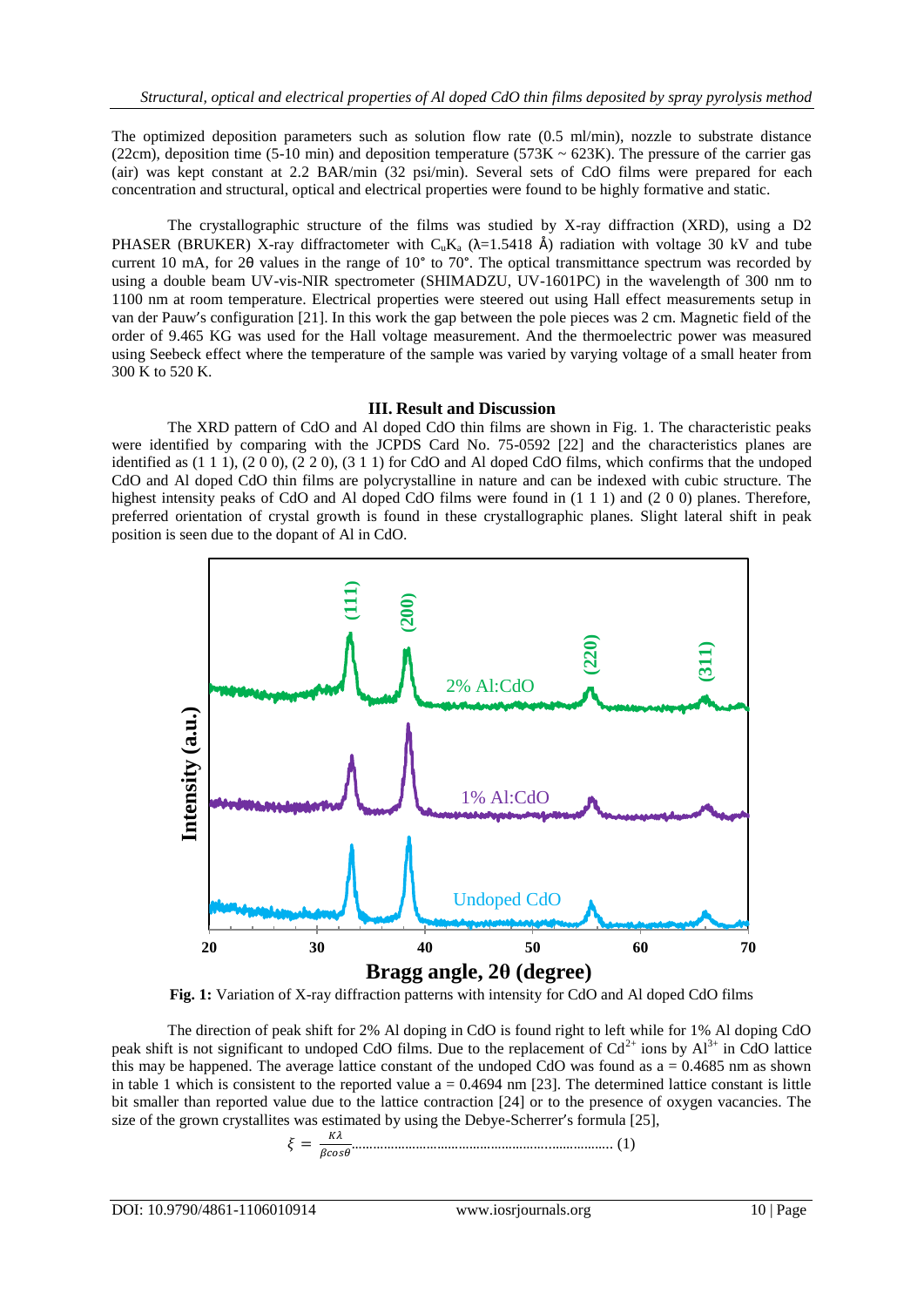Where, k is a constant whose value is very close to unity (0.94).  $\xi$  is the crystallite size,  $\lambda$  is the wavelength of the X-ray used, θ is the diffraction angle and β is the full width at half maxima (FWHM) measured in radians. The smallest crystallite size average to 13.82 nm was found for undoped CdO thin film which makes this nanoparticle suitable for application of gas sensors.

| Concentration of Al (wt.%) | Lattice parameter, $a$ (nm) |       | Crystallite size (nm) |  |
|----------------------------|-----------------------------|-------|-----------------------|--|
|                            |                             | 111   | (200)                 |  |
|                            | 0.4685                      | 17.97 | 13.05                 |  |
|                            | 0.4682                      | 13.94 | i 1.79                |  |
|                            | 0.4695                      | 12.32 | 10 12                 |  |

|  |  |  | <b>Table-1.</b> Crystallite size of Al doped CdO films with different concentrations |
|--|--|--|--------------------------------------------------------------------------------------|
|  |  |  |                                                                                      |

The transmittance spectra for CdO and Al doped CdO films in the wavelength range (400- 1100) nm are shown in Fig. 2. These spectra shows that the transmittance of the CdO and Al doped CdO films is very low and remain constant up to 450 nm then it increases rapidly at near band wavelength region (450,550) nm, but at higher wavelength region it seems to attain saturation slowly up to measured range of 1100 nm. The ability of a material to absorb light is measured by its absorption coefficient. The absorption coefficient  $(\alpha)$  can be determined using the well-known relation [26],

$$
T = exp. (-\alpha t)
$$
 *........* (2)

Where,  $\alpha$  is the absorption coefficient, T is the transmittance and t is the thickness of the film. The variation of the absorption coefficient of CdO and Al doped CdO thin films deposited on glass is shown in Fig. 3. From this figure it is observed that the absorption coefficient, α increase with increase of Al doping level in CdO shown in figure. The absorption coefficients for all films are in the order of  $10^4$  cm<sup>-1</sup> at higher energy region.



**Fig. 2:** Variation of optical transmittance with wavelength for CdO and Al doped CdO films.

The optical band gap could be estimated from the optical absorption spectra by using Tauc's relation [27],

*αhν = A(hν-E<sup>g</sup> ) <sup>m</sup>* ……………………………………………….………… (3)

Where, A is energy independent constant,  $h\nu$  is the photon energy and  $E<sub>g</sub>$  is the optical band gap of the semiconductor and m is index related to the density of states for the energy band. The variation of  $(αhν)^2$  (direct allowed transition) with *hν* for the CdO and Al doped CdO films deposited on glass shown in. Fig. 4. The intercept of the energy axis provided the values of  $E<sub>g</sub>$  which decreased from 2.48 eV to 2.43 eV with the increase of Al doping levels as shown in figure. It is seen that the band gap energy,  $E<sub>g</sub>$  of undoped CdO films is 2.48 eV which is higher than the band gap (2.43 eV) of 2% Al doped CdO. A similar behavior has been investigated by Ramamurthi et al. [28].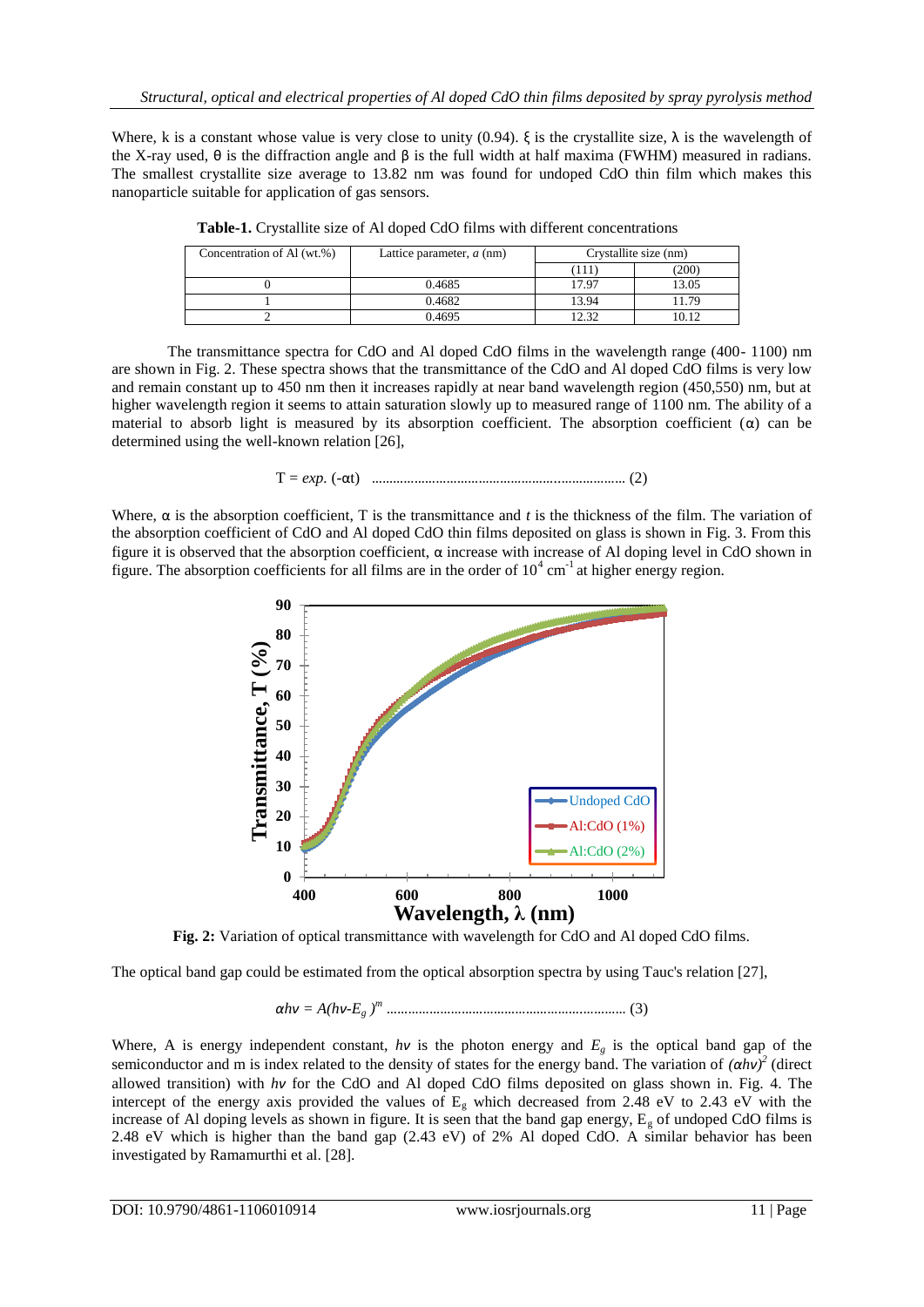

**Fig. 3:** Variation of absorption coefficient with photon energy for undoped CdO and Al doped CdO thin films.



**Fig. 4:** Variation of *(αhν) <sup>2</sup>* with Photon energy for CdO and Al doped CdO thin films.

 The size of the band gap of these films grown by spray methods may be suitable for the applications in photodiodes, transparent electrodes, liquid crystal displays, phototransistors, photovoltaic, IR detectors, information storage and anti-reflection coatings [29].

The electrical resistivity of undoped CdO and Al doped CdO thin films were measured as a function of temperature using Vander Pauw's method of four probe arrangements in air ambient. It is seen that the resistivity of the undoped CdO and Al doped CdO films decrease lightly with the increase of temperature which confirmed the semiconducting behavior of CdO. We also found that 1% and 2% Al doped CdO films exhibit lower sheet resistance than undoped CdO thin film. From the Arrhenius plot of  $ln\sigma$  vs  $10^3$ T for CdO films, the activation energy was negative at high temperature which indicates that the transition is free band due to the conducting behavior of the films as shown in Fig. 5. Table-2 shows the carrier concentration and mobility of the CdO films with respect to doping level of Al at room temperature. Hall measurement confirms that the majority charge carrier is electron and all the CdO films exhibits n-type conductivity.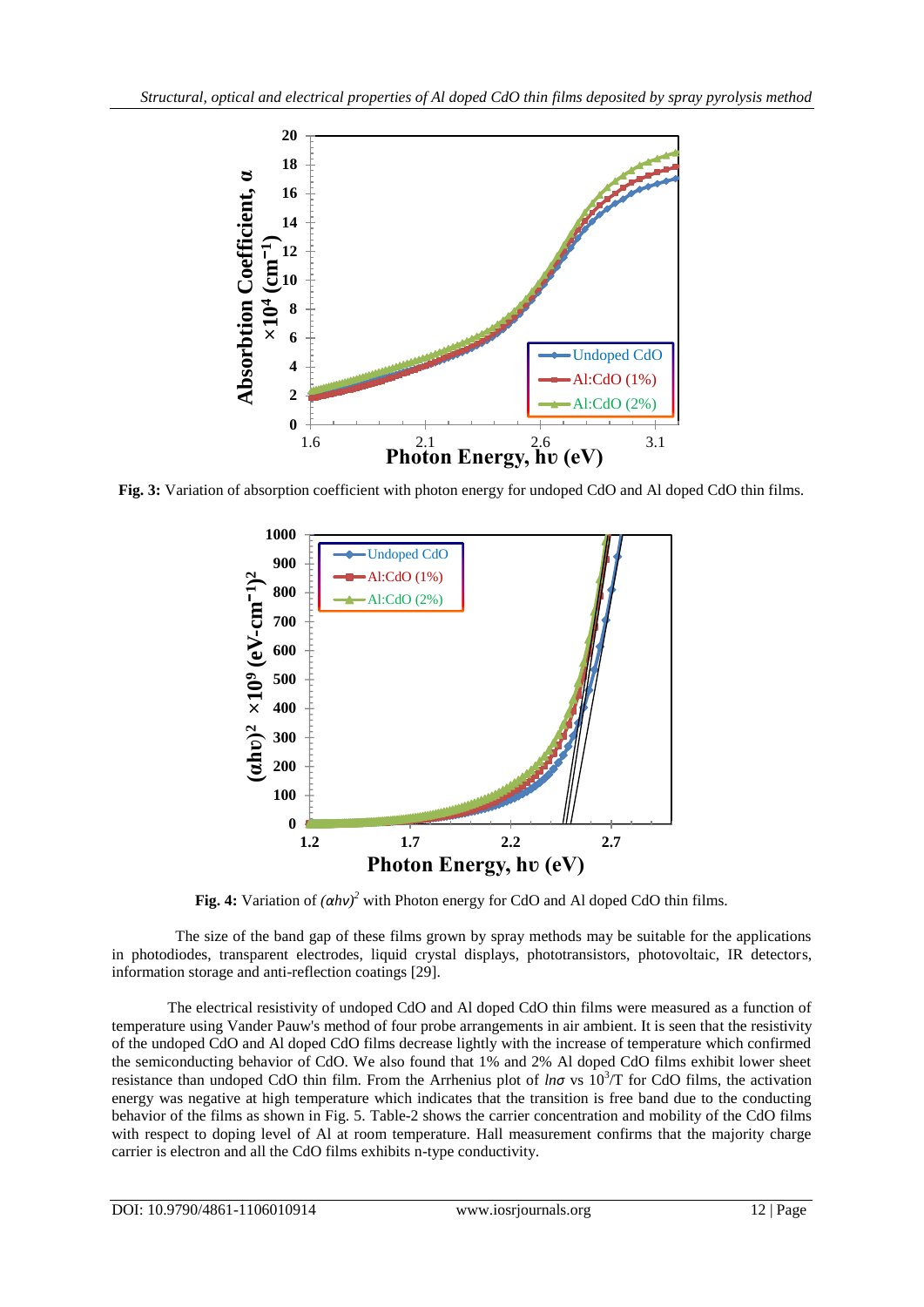

**Fig. 5**: Variation of *lnσ* with inverse temperature for CdO and Al doped CdO thin films.

A minimum resistivity of  $3.79 \times 10^{-4} \Omega$ -cm with carrier concentration of  $1.30 \times 10^{20}$ cm<sup>-3</sup> is achieved when CdO film is doped with 2 wt.%. A similar behavior has been observed by Sachet and Maity et al. [30-32]. The Hall concentration of the CdO and Al doped CdO thin film is of the order of  $10^{20}$  (cm<sup>-3</sup>).

**Table 2.** Measurement of carrier concentration (n) and Hall mobility  $(\mu_H)$ 

| Sample        | Hall mobility,<br>$\mu$ <sub>H</sub> (cm <sup>2</sup> /V-sec) | Hall Concentration,<br>$n \times 10^{20}$ (cm <sup>-3</sup> ) | Resistivity,<br>$\rho$ x10 <sup>-4</sup> ( $\Omega$ -cm) | RT Conductivity,<br>$\sigma$ x10 <sup>3</sup> (mho-cm <sup>-1</sup> ) |
|---------------|---------------------------------------------------------------|---------------------------------------------------------------|----------------------------------------------------------|-----------------------------------------------------------------------|
| Undoped CdO   | 90.07                                                         | 0.98                                                          | 7.07                                                     | 1.41                                                                  |
| Al:CdO $(1%)$ | 77.22                                                         | 1.62                                                          | 4.97                                                     | 2.01                                                                  |
| Al:CdO $(2%)$ | 126.77                                                        | 1.30                                                          | 3.79                                                     | 2.64                                                                  |

Thermoelectric power measurements of the undoped CdO and Al doped CdO thin films were performed using Seebeck effect by taking copper wire as the reference metal as shown in Fig. 6.



**Fig. 6:** Variation of thermal emf with temperature for CdO and Al doped CdO thin films.